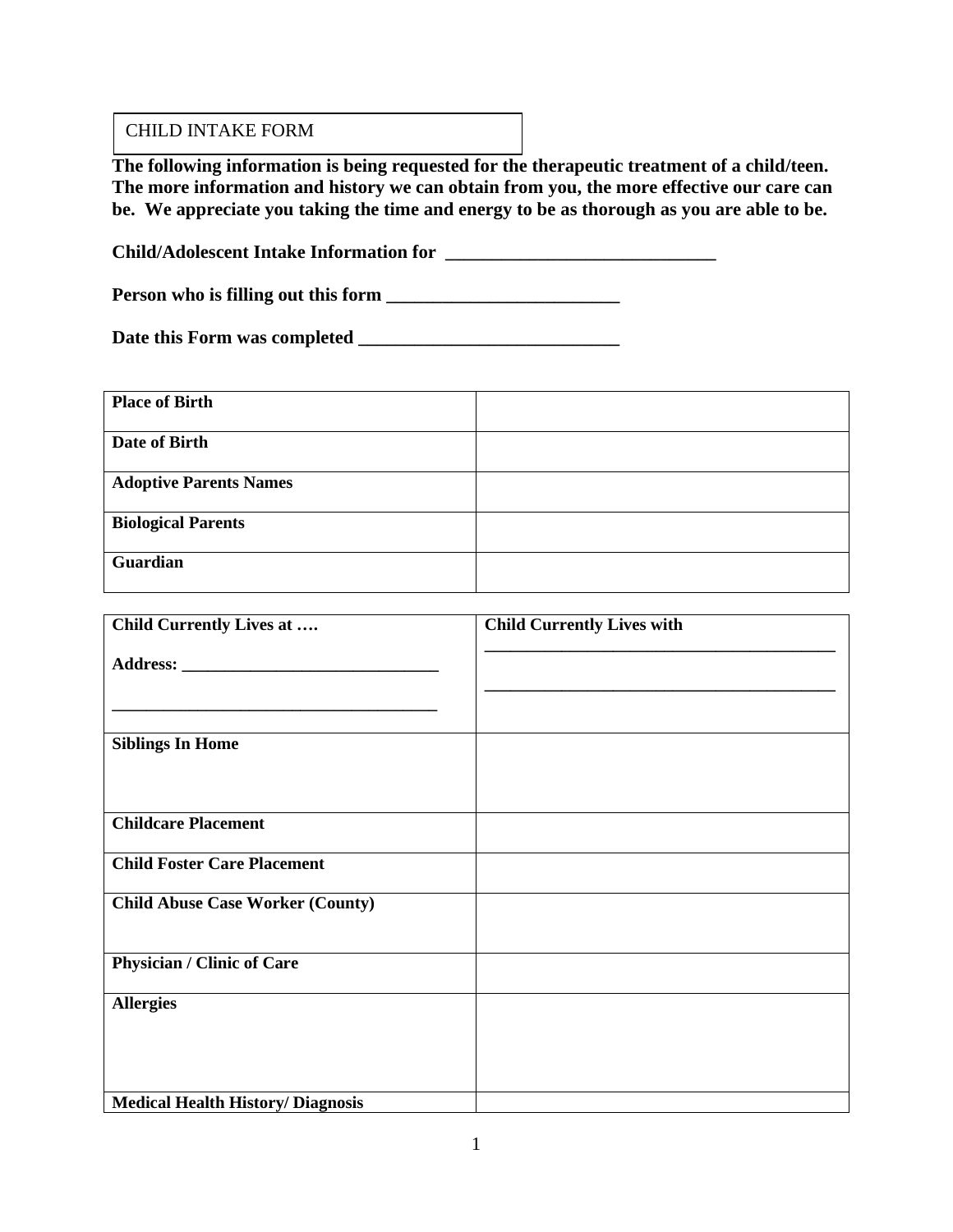| <b>Mental Health History/ Diagnosis</b>          |  |
|--------------------------------------------------|--|
|                                                  |  |
|                                                  |  |
|                                                  |  |
|                                                  |  |
|                                                  |  |
|                                                  |  |
|                                                  |  |
| <b>Medications Currently Taking / How often</b>  |  |
|                                                  |  |
|                                                  |  |
|                                                  |  |
|                                                  |  |
|                                                  |  |
|                                                  |  |
| <b>Alternative Care Providers</b>                |  |
|                                                  |  |
|                                                  |  |
|                                                  |  |
| <b>Current Supplementation/Vitamin</b>           |  |
|                                                  |  |
|                                                  |  |
|                                                  |  |
|                                                  |  |
| <b>Childhood /Teen Traumatic Experiences</b>     |  |
|                                                  |  |
|                                                  |  |
|                                                  |  |
|                                                  |  |
|                                                  |  |
|                                                  |  |
| <b>Domestic Abuse Child has Been Exposed to:</b> |  |
|                                                  |  |
|                                                  |  |
|                                                  |  |
|                                                  |  |
|                                                  |  |
| <b>Death / Loss Experienced</b>                  |  |
|                                                  |  |
|                                                  |  |
|                                                  |  |
|                                                  |  |

| Household<br><b>Member</b><br><b>Name</b> | Relationship<br>to Child | Age | <b>Occupation/School</b> | <b>Highest level</b><br>of Education | <b>Quality of</b><br>Relationship |
|-------------------------------------------|--------------------------|-----|--------------------------|--------------------------------------|-----------------------------------|
|                                           |                          |     |                          |                                      |                                   |
|                                           |                          |     |                          |                                      |                                   |
|                                           |                          |     |                          |                                      |                                   |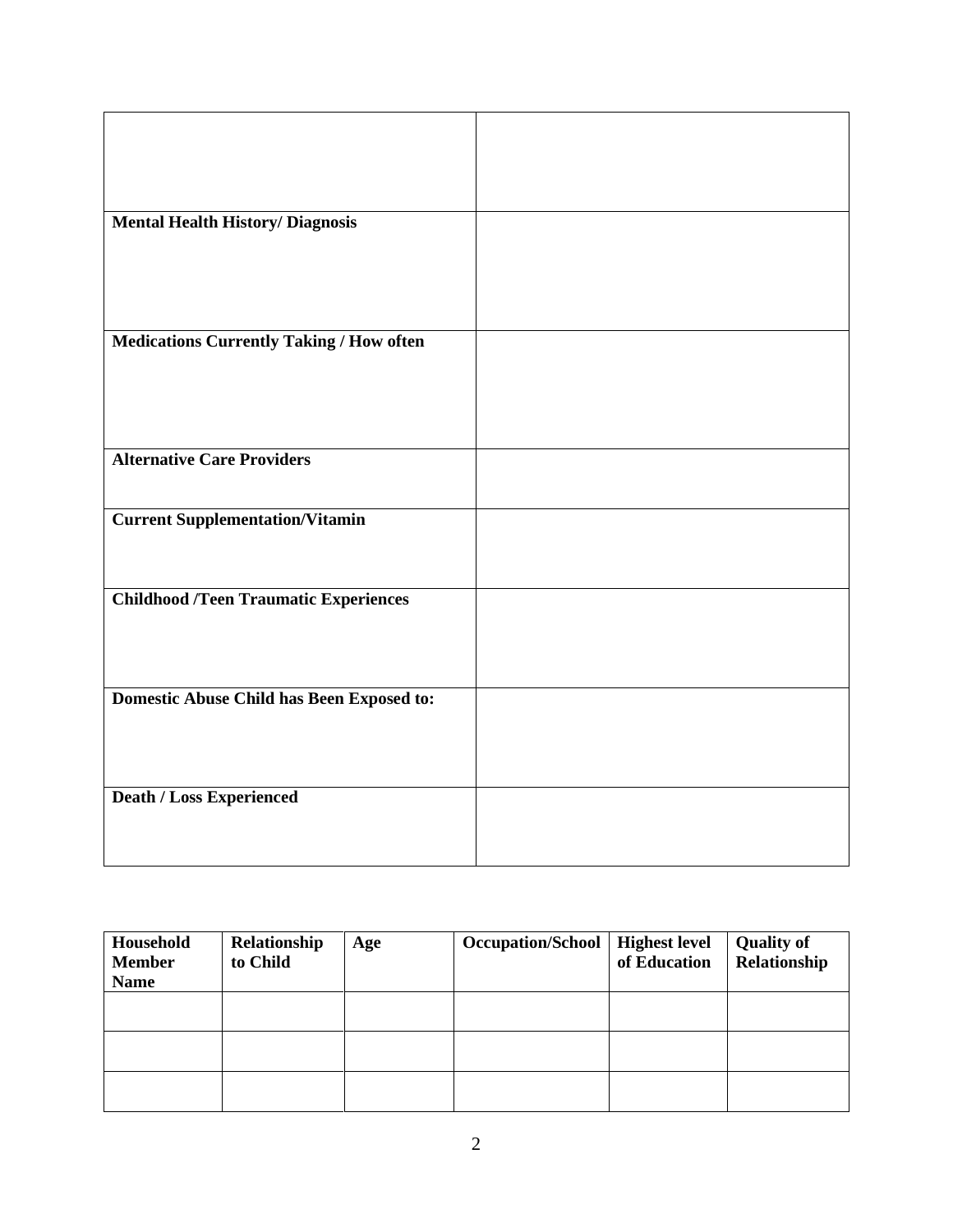#### **Custody Arrangements**

- Lives with Mother <u>\_\_\_\_\_</u> % of the time
- Lives with Father <u>\_\_\_\_\_\_</u>% of the time
- Lives with Both Parents yes no
- Other \_\_\_\_\_\_\_\_\_\_\_\_\_\_\_\_\_\_\_\_\_\_\_\_\_\_\_\_\_\_\_\_\_\_\_\_\_\_\_\_\_\_\_

### **Is there a Parenting Plan? YES NO Dated: \_\_\_\_\_\_\_\_\_\_\_\_\_\_\_\_\_\_\_\_\_\_\_\_\_\_\_\_**

#### **Developmental Issues**

| Pregnancy Complications with mother?                       |  |
|------------------------------------------------------------|--|
| Use of Chemicals by Mother During Pregnancy                |  |
| Medical concerns or injuries of mother during<br>pregnancy |  |
| Family trauma and/or losses during pregnancy               |  |
| Weight loss during pregnancy?<br>Smoking during pregnancy? |  |
| <b>Birthing Complications?</b>                             |  |

| <b>Born Prematurely</b>                     | Yes | No             |
|---------------------------------------------|-----|----------------|
| Born with Chord around The Neck             | Yes | N <sub>0</sub> |
| <b>Trouble Breathing</b>                    | Yes | No             |
| Incubated for longer than a couple of hours | Yes | No             |
| Infections at Birth                         | Yes | No             |
| Other Problems at Child's Birth?            |     |                |
|                                             |     |                |
|                                             |     |                |
| Medical Diagnosis at Birth                  |     |                |

## **Childhood Development Details**

|                               | <b>Check for Yes</b> | <b>Check for No</b> |
|-------------------------------|----------------------|---------------------|
| Constipation                  |                      |                     |
| <b>Stomach Aches</b>          |                      |                     |
| <b>Trouble Falling Asleep</b> |                      |                     |
| <b>Trouble Staying Asleep</b> |                      |                     |
| Over-activity                 |                      |                     |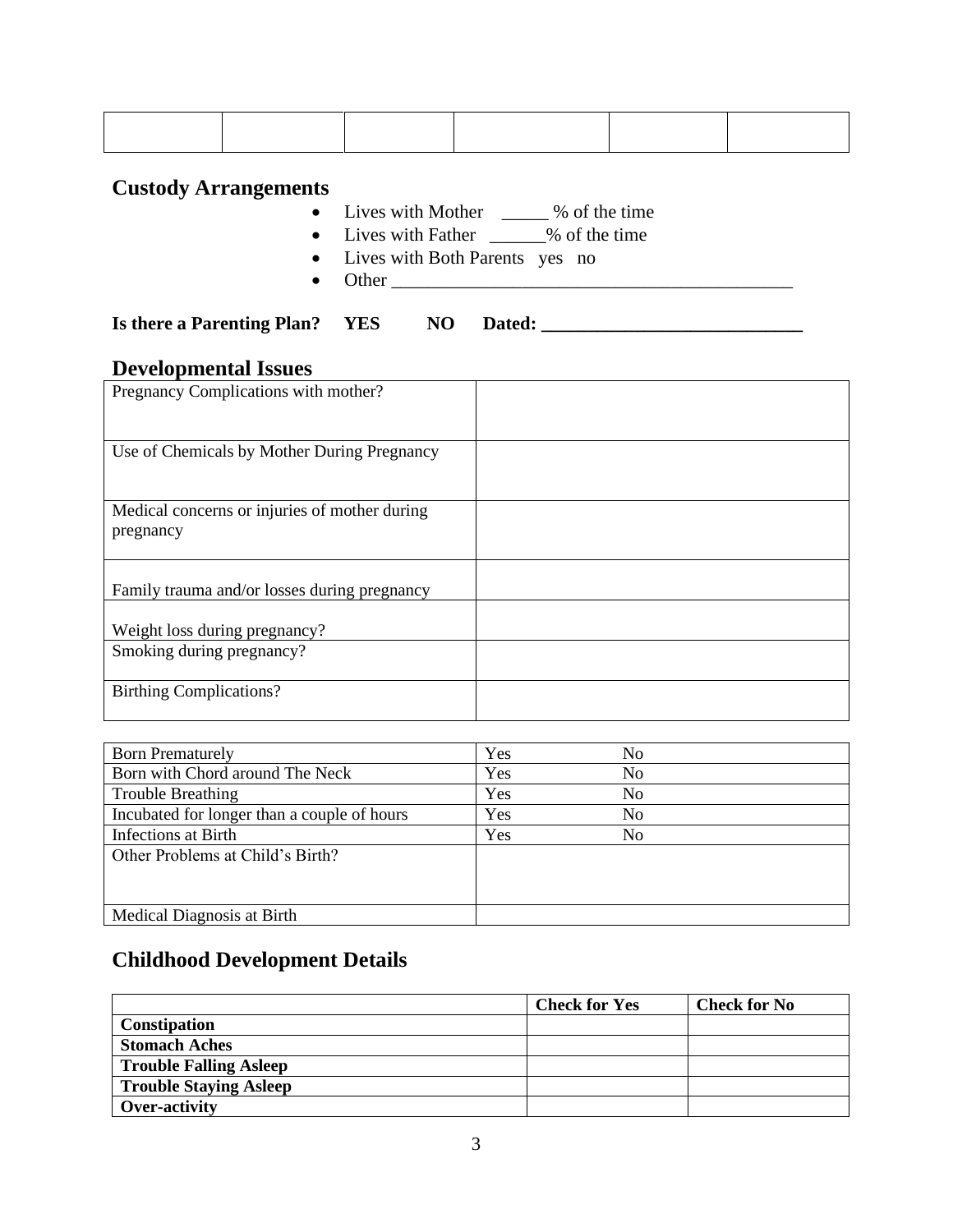| <b>Head banging</b>                                  |  |
|------------------------------------------------------|--|
| <b>Rocking in Bed</b>                                |  |
| <b>Temper Tantrums</b>                               |  |
| <b>Self-Destructive Behavior</b>                     |  |
| Difficulty in being comforted or consoled            |  |
| <b>Stiffness or rigidity</b>                         |  |
| <b>Aloof</b>                                         |  |
| <b>Crying often and easily</b>                       |  |
| <b>Shyness with Strangers</b>                        |  |
| <b>Irritability</b>                                  |  |
| <b>Extreme reactions to noise or sudden movement</b> |  |
| <b>Poor Eating Habits</b>                            |  |
| <b>Only Eats a Few Items</b>                         |  |
| <b>Opposes Directions</b>                            |  |
| <b>Lashes Out</b>                                    |  |
| <b>Little Energy</b>                                 |  |
|                                                      |  |

# **Attention and Focus**

| <b>Focus and Attention</b>                             | <b>Check for Yes</b> | <b>Check for No</b> |
|--------------------------------------------------------|----------------------|---------------------|
| Can concentrate for short amounts of time (10 minutes) |                      |                     |
|                                                        |                      |                     |
|                                                        |                      |                     |
| Can concentrate for a fair amount of time (20 to 30)   |                      |                     |
| minutes)                                               |                      |                     |
| Does what is asked and asks questions as needed        |                      |                     |
|                                                        |                      |                     |
| Learns a skill one day and can't recall it days later  |                      |                     |
|                                                        |                      |                     |
|                                                        |                      |                     |
| Fidgets and is Easily Distracted                       |                      |                     |
|                                                        |                      |                     |
| <b>Memory Concerns</b>                                 |                      |                     |
|                                                        |                      |                     |
| <b>Attention and Focus Continued</b>                   | <b>Check if YES</b>  | <b>Check if NO</b>  |
| Needs constant Attention Needs Supervision to Complete |                      |                     |
| <b>Tasks</b>                                           |                      |                     |
| Very Independent/Calm                                  |                      |                     |
| <b>Cannot Sit Still</b>                                |                      |                     |
| Inquisitive                                            |                      |                     |
| <b>Easily Bored</b>                                    |                      |                     |
| Daydreams                                              |                      |                     |
| <b>Pleasant Conversationalist</b>                      |                      |                     |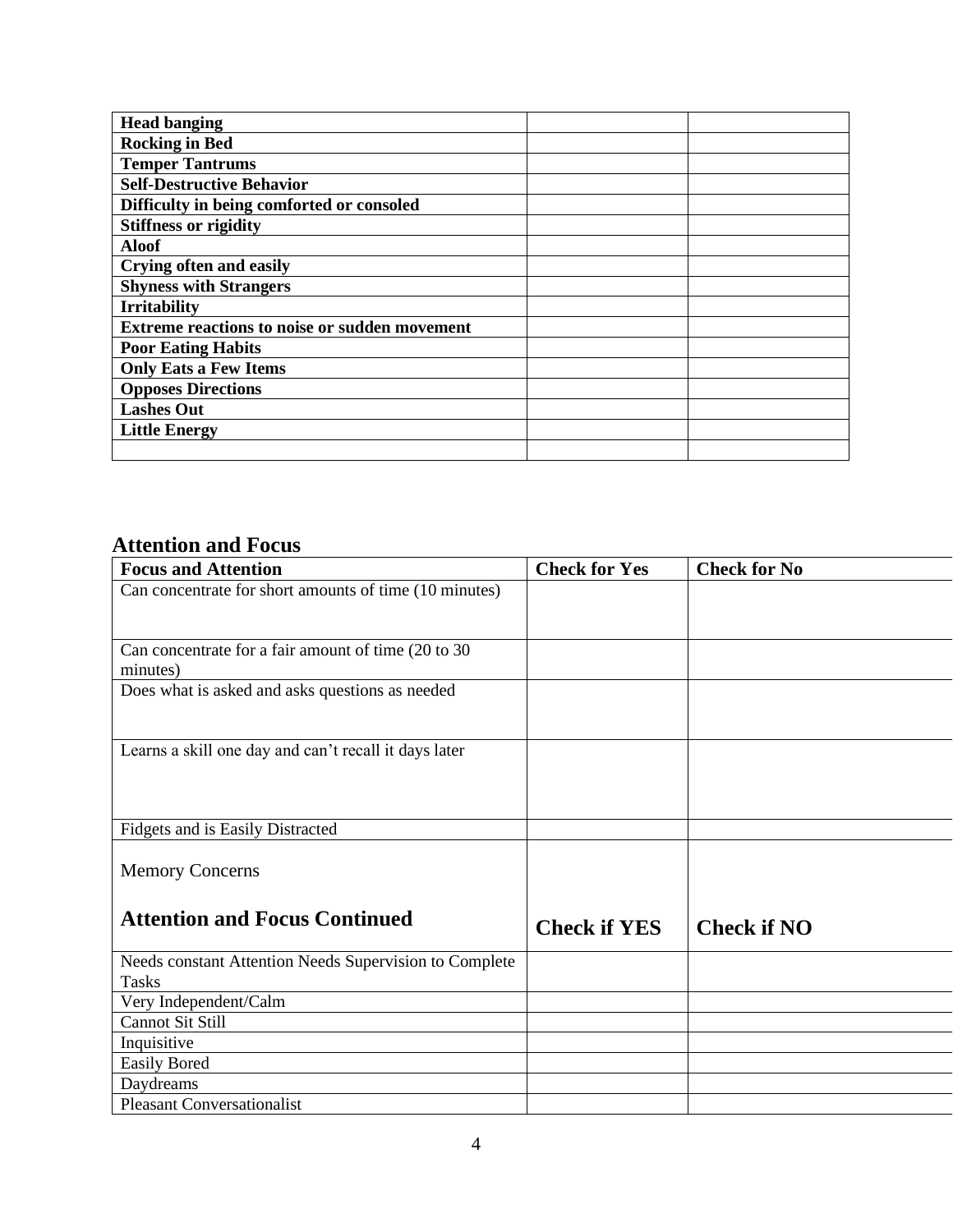# **School History and Functioning Information**

If Educational Services are Provided, Who is overseeing the progress?

## **Check the following if they apply:**

| Early Childhood Special Education  | Developmental Delay Diagnosis        |  |
|------------------------------------|--------------------------------------|--|
| <b>Special Learning Disability</b> | Hearing Impaired                     |  |
| Visual Impairment                  | Speech or Language Impairment        |  |
| Physically Impaired                | <b>Emotional/Behavioral Disorder</b> |  |
| Cognitive Disorder                 | <b>Special Learning Disability</b>   |  |
| Autism Spectrum Disorder           |                                      |  |
| <b>Traumatic Brain Injury</b>      |                                      |  |
|                                    |                                      |  |

**\_\_\_\_\_\_\_\_\_\_\_\_\_\_\_\_\_\_\_\_\_\_\_\_\_\_\_\_\_\_\_\_\_\_\_\_\_\_\_\_\_\_\_\_\_\_\_\_\_\_\_\_\_\_\_\_\_\_\_\_\_\_\_\_\_\_\_\_\_\_\_\_\_\_\_\_\_\_**

#### **Current School Plans \_\_\_\_\_\_\_\_\_\_\_\_\_\_\_\_\_\_\_\_\_\_\_\_\_\_\_\_\_\_\_\_\_\_\_\_\_\_\_\_\_\_\_\_\_\_\_\_\_\_\_**

#### **School Information**

| School Attending                                       |  |
|--------------------------------------------------------|--|
| Grade                                                  |  |
| Teacher Name (s)                                       |  |
| Gifted, Home-Schooled, Tutored, Outside                |  |
| <b>Educational Programs, District Support Services</b> |  |
|                                                        |  |
|                                                        |  |

#### **ATHLETIC ACTIVITIES AND HOBBIES**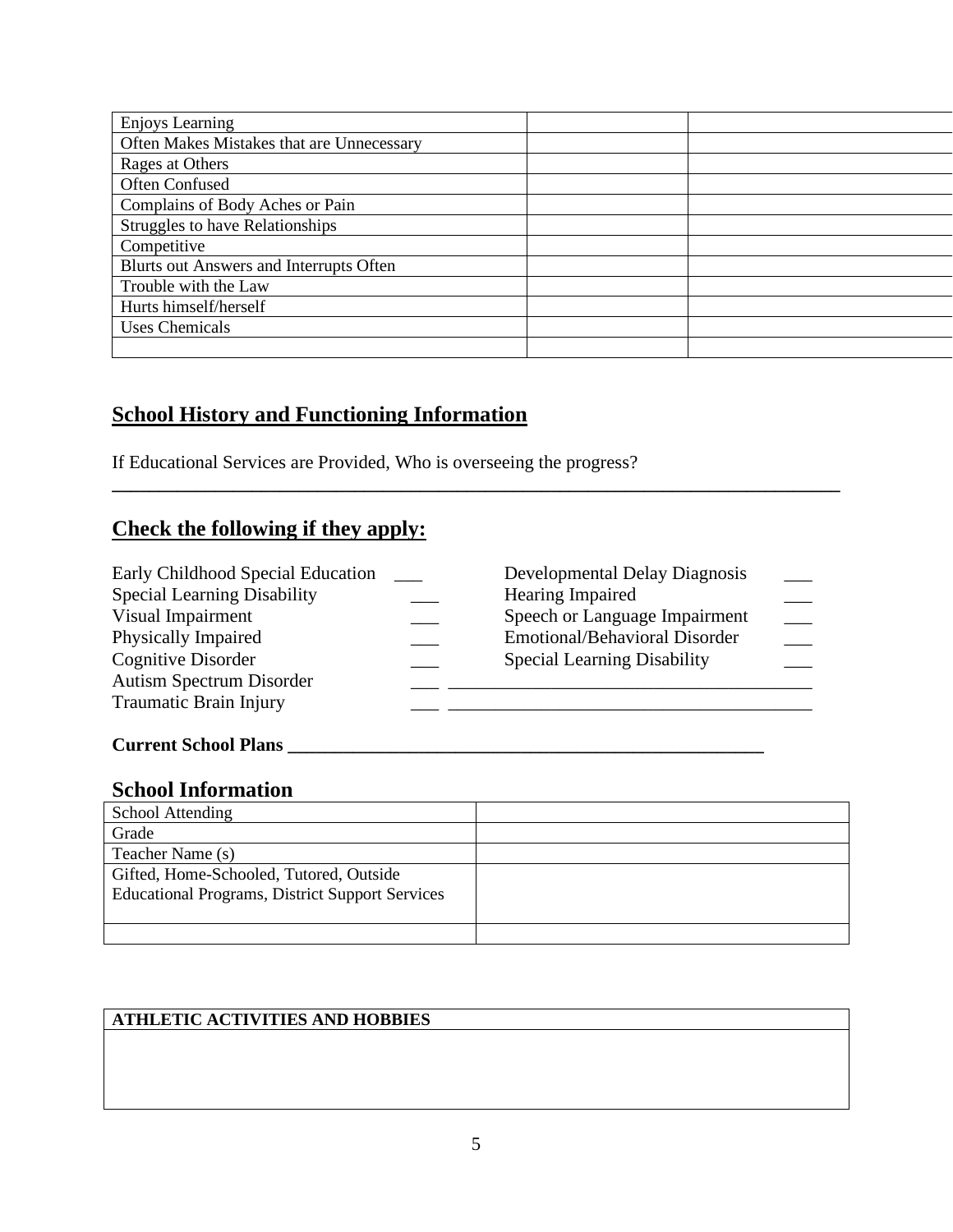# **Legal History**

| <b>Shoplifting/Damage to Property? Yes</b> |                       |                            | NO?        |                |    |
|--------------------------------------------|-----------------------|----------------------------|------------|----------------|----|
| <b>Running Away?</b>                       | N <sub>O</sub><br>YES | <b>Juvenile Detention?</b> | <b>Yes</b> | When?          | NO |
| <b>YES</b><br><b>Charges</b>               | When?                 | Where?                     | What for?  |                |    |
| <b>YES</b><br><b>Charges</b>               | When?                 | Where?                     | What for?  |                |    |
| <b>Youth Services Bureau Involvement</b>   |                       | Yes                        | When?      | N <sub>0</sub> |    |
| This Child has been incarcerated           |                       | Yes                        | When?      | N <sub>0</sub> |    |
|                                            |                       |                            |            |                |    |
|                                            |                       |                            |            |                |    |

## **Traumatic Experiences and Treatment**

| <b>Trauma</b>                  | When | By Whom |
|--------------------------------|------|---------|
| <b>Physical Abuse</b>          |      |         |
| <b>Sexual Abuse</b>            |      |         |
| <b>Emotional Abuse</b>         |      |         |
| <b>Bullying</b>                |      |         |
| <b>Parental Abandonment</b>    |      |         |
| <b>Domestic Abuse Exposure</b> |      |         |
| <b>Parental Abuse Exposure</b> |      |         |
| <b>Community Violence</b>      |      |         |
| <b>Suicide</b>                 |      |         |
| <b>Murder</b>                  |      |         |

#### **Medical and Mental Health Treatment History**

| My child/teen has received mental health therapy at (clinic): |                   |  |  |  |
|---------------------------------------------------------------|-------------------|--|--|--|
|                                                               |                   |  |  |  |
|                                                               |                   |  |  |  |
|                                                               | <b>ROI NEEDED</b> |  |  |  |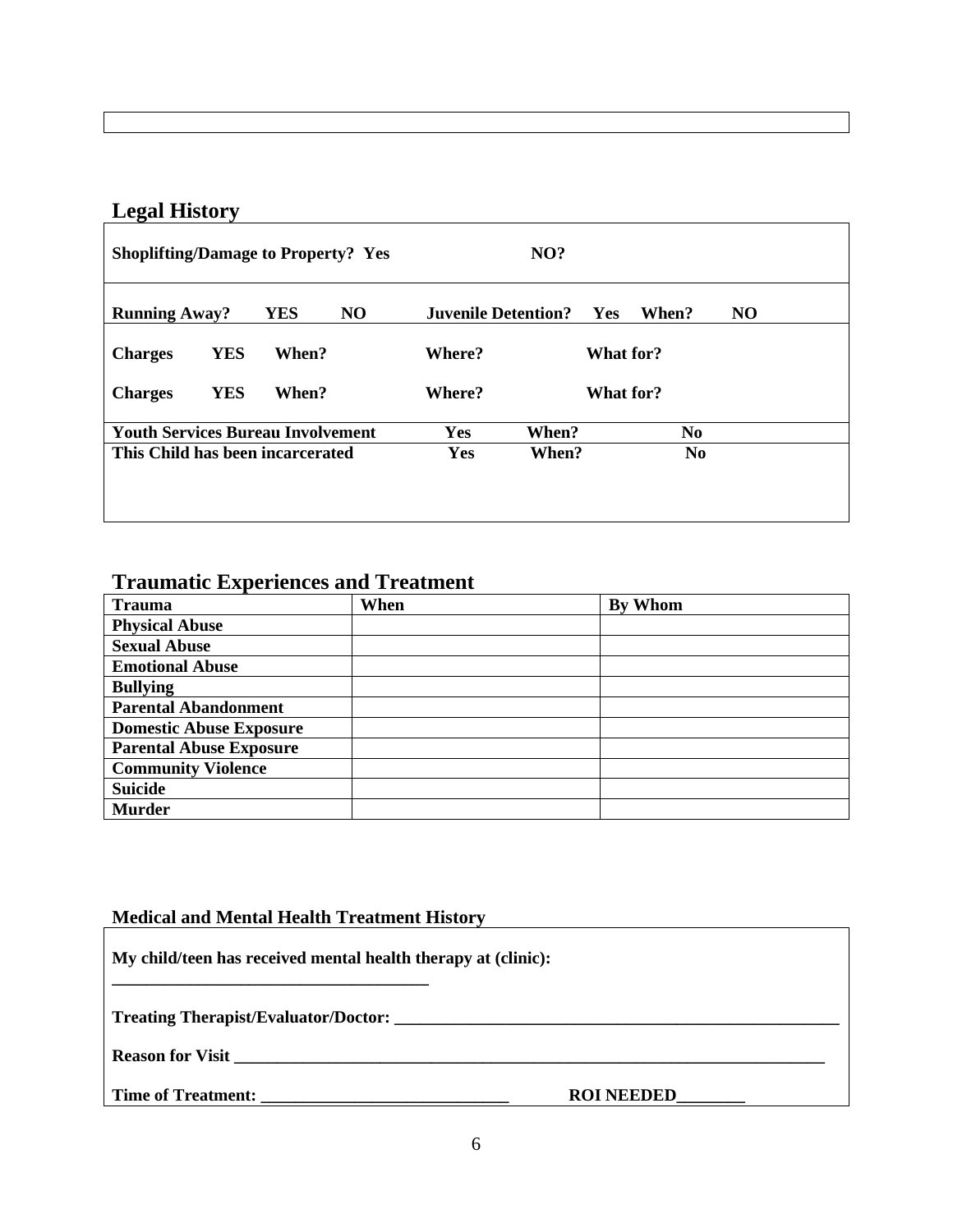| My child/teen has received mental health therapy at (clinic): |
|---------------------------------------------------------------|
|                                                               |
| Reason for Visit                                              |
| ROI NEEDED_______                                             |
|                                                               |
|                                                               |
|                                                               |
| My child/teen has received mental health therapy at (clinic): |
|                                                               |
| Reason for Visit                                              |
| ROI NEEDED______                                              |
|                                                               |
|                                                               |
|                                                               |

# **Relationships**

| Child/Adolescent Gets Along well with Mother   | <b>Yes</b> | N <sub>0</sub> |
|------------------------------------------------|------------|----------------|
| Child/Adolescent Gets Along well with Father   | Yes.       | N <sub>0</sub> |
| Child/Adolescent Gets Along well with Siblings | Yes.       | Nο             |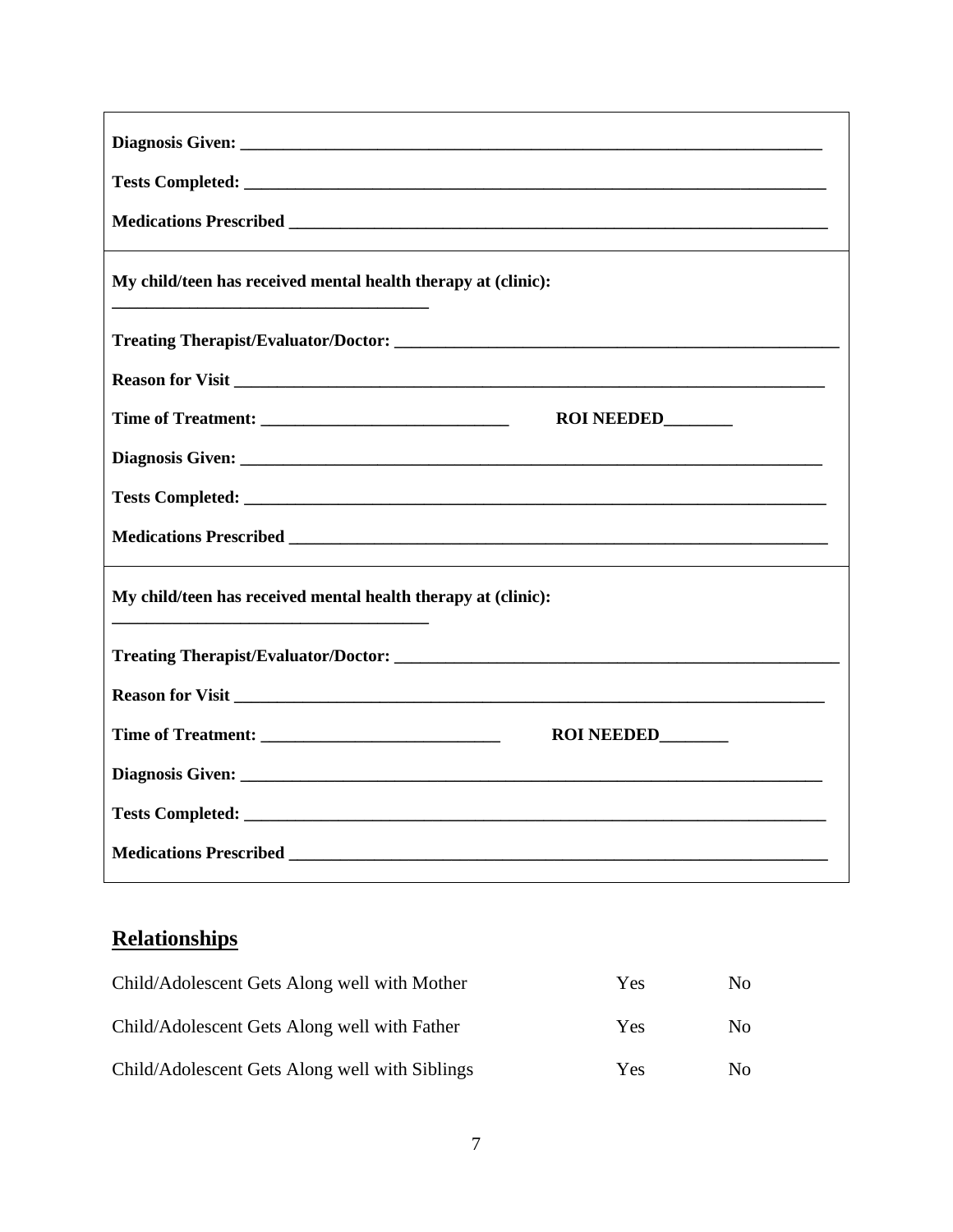| Child/Adolescent Gets Along well with Grandparents                                                                                                                                                                                                                                                                                                                                                            | Yes     | N <sub>o</sub> |
|---------------------------------------------------------------------------------------------------------------------------------------------------------------------------------------------------------------------------------------------------------------------------------------------------------------------------------------------------------------------------------------------------------------|---------|----------------|
| Child/Adolescent Gets Along well with Step Parent                                                                                                                                                                                                                                                                                                                                                             | Yes     | N <sub>0</sub> |
| Child/Adolescent Gets Along well with Teacher                                                                                                                                                                                                                                                                                                                                                                 | Yes     | N <sub>o</sub> |
| Child/Adolescent Gets Along well with Friends                                                                                                                                                                                                                                                                                                                                                                 | Yes     | N <sub>o</sub> |
|                                                                                                                                                                                                                                                                                                                                                                                                               |         |                |
|                                                                                                                                                                                                                                                                                                                                                                                                               |         |                |
| The most difficult times we have are                                                                                                                                                                                                                                                                                                                                                                          |         |                |
|                                                                                                                                                                                                                                                                                                                                                                                                               |         |                |
| This child is most like $\frac{1}{\sqrt{1-\frac{1}{\sqrt{1-\frac{1}{\sqrt{1-\frac{1}{\sqrt{1-\frac{1}{\sqrt{1-\frac{1}{\sqrt{1-\frac{1}{\sqrt{1-\frac{1}{\sqrt{1-\frac{1}{\sqrt{1-\frac{1}{\sqrt{1-\frac{1}{\sqrt{1-\frac{1}{\sqrt{1-\frac{1}{\sqrt{1-\frac{1}{\sqrt{1-\frac{1}{\sqrt{1-\frac{1}{\sqrt{1-\frac{1}{\sqrt{1-\frac{1}{\sqrt{1-\frac{1}{\sqrt{1-\frac{1}{\sqrt{1-\frac{1}{\sqrt{1-\frac{1}{\sqrt$ | (ways). |                |
|                                                                                                                                                                                                                                                                                                                                                                                                               |         |                |
|                                                                                                                                                                                                                                                                                                                                                                                                               |         |                |
|                                                                                                                                                                                                                                                                                                                                                                                                               |         |                |
| Other Helpful Information:                                                                                                                                                                                                                                                                                                                                                                                    |         |                |
|                                                                                                                                                                                                                                                                                                                                                                                                               |         |                |

# **Family History Information**

|                           | <b>CHECK</b> |    |                |                |              |
|---------------------------|--------------|----|----------------|----------------|--------------|
| <b>Health Problems</b>    | Yes          | No | (Grand) Parent | <b>Sibling</b> | <b>Other</b> |
| Disability                |              |    |                |                |              |
| Legal Issues              |              |    |                |                |              |
| Alcohol                   |              |    |                |                |              |
| <b>Street Drugs</b>       |              |    |                |                |              |
| <b>Prescription Pills</b> |              |    |                |                |              |